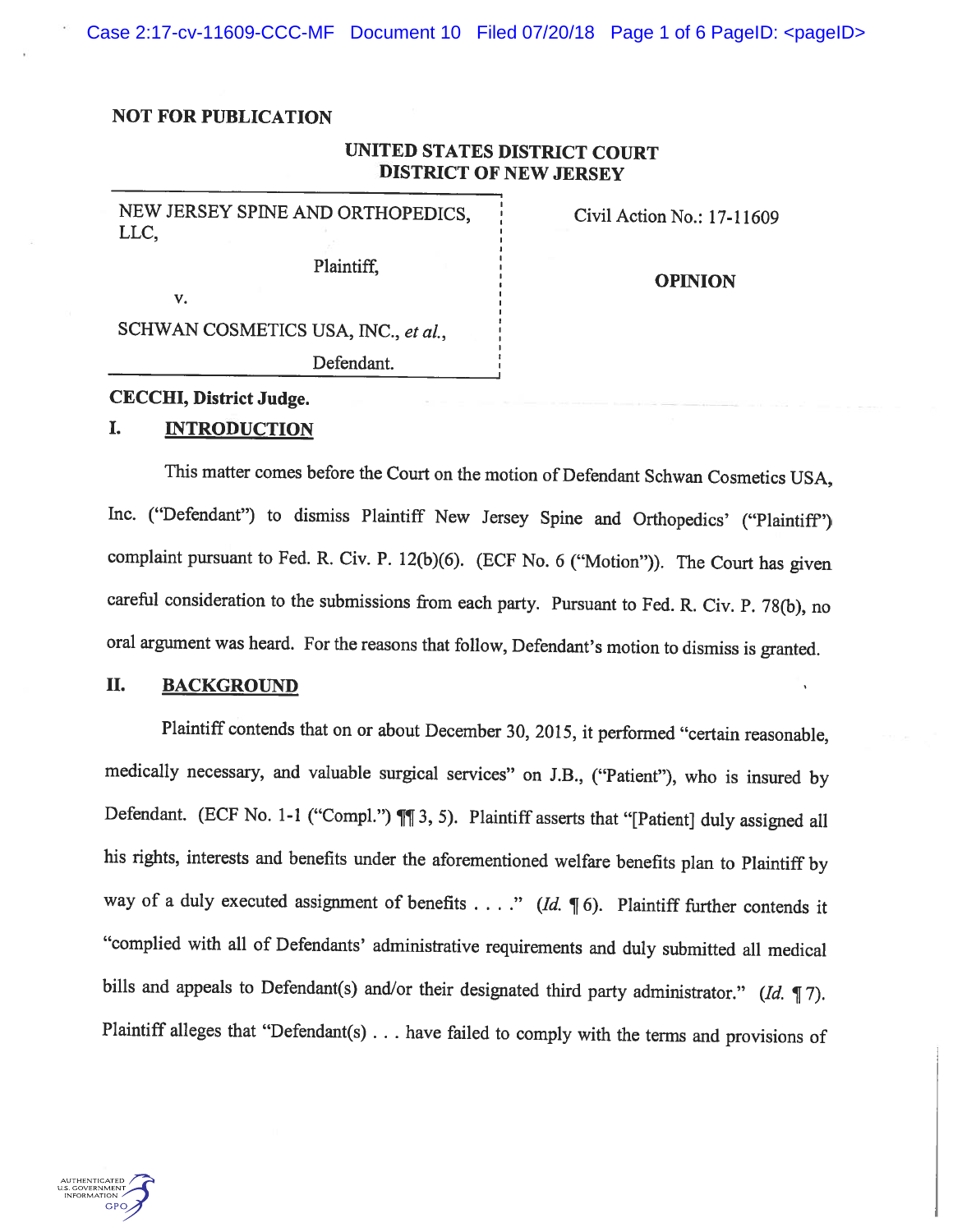[Patient's] <sup>p</sup>lan by failing to pay and/or properly reimburse Plaintiff . . . in the amount(s) of  $$176,662.38.$  (*Id.* \in 8).

On September 11, 2017, Plaintiff filed <sup>a</sup> complaint against Defendant in the Superior Court of New Jersey Law Division: Essex County, alleging failure to make all payments pursuant to a member's plan under ERISA, 29 U.S.C. § 1132(a)(1)(B). (Id. ¶ 9). Plaintiff purports that it has been underpaid in the amount of \$176,662.38, and additionally seeks "interest, statutory attorneys' fees, costs of suit, and [] such further relief as this Court may deem just and proper." (Id. at 9). On November 14, 2017, Defendant removed this matter to federal court, and now moves to dismiss Plaintiff's complaint. (ECF No. 6).

#### III. LEGAL STANDARD

"Pursuant to Federal Rule of Civil Procedure 12(b)(l), the Court must dismiss <sup>a</sup> complaint if it lacks subject matter jurisdiction." Univ. Spine Ctr. v. Aetna, Inc., No. 17-13654, <sup>2018</sup> WL 1757027, at \*1 (D.N.J. Apr. 12, 2018), appeal filed, No. 18-1921 (3d Cir. Apr. 25, 2018). "Ordinarily, Rule  $12(b)(1)$  governs motions to dismiss for lack of standing, as standing is a jurisdictional matter." N. Jersey Brain & Spine Ctr. v. Aetna, Inc., 801 F.3d 369, 371 n.3 (3d Cir. 2015). "However, when statutory limitations to sue are non-jurisdictional, as is the case where a party claims derivative standing to sue under ERISA  $\S$  502(a), a motion to dismiss challenging such standing is 'properly filed under Rule 12(b)(6).' " Univ. Spine Ctr., 2018 WL 1757027, at \*1 (quoting N. Jersey Brain, 801 F.3d at 371 n.3). "Regardless, 'a motion for lack of statutory standing is effectively the same whether it comes under Rule 12(b)(1) or 12(b)(6).' "Id. (quoting N. Jersey Brain, <sup>801</sup> F.3d at <sup>371</sup> n.3).

"On <sup>a</sup> motion to dismiss for lack of standing, the <sup>p</sup>laintiff 'bears the burden of establishing' the elements of standing, and 'each element must be supported in the same way as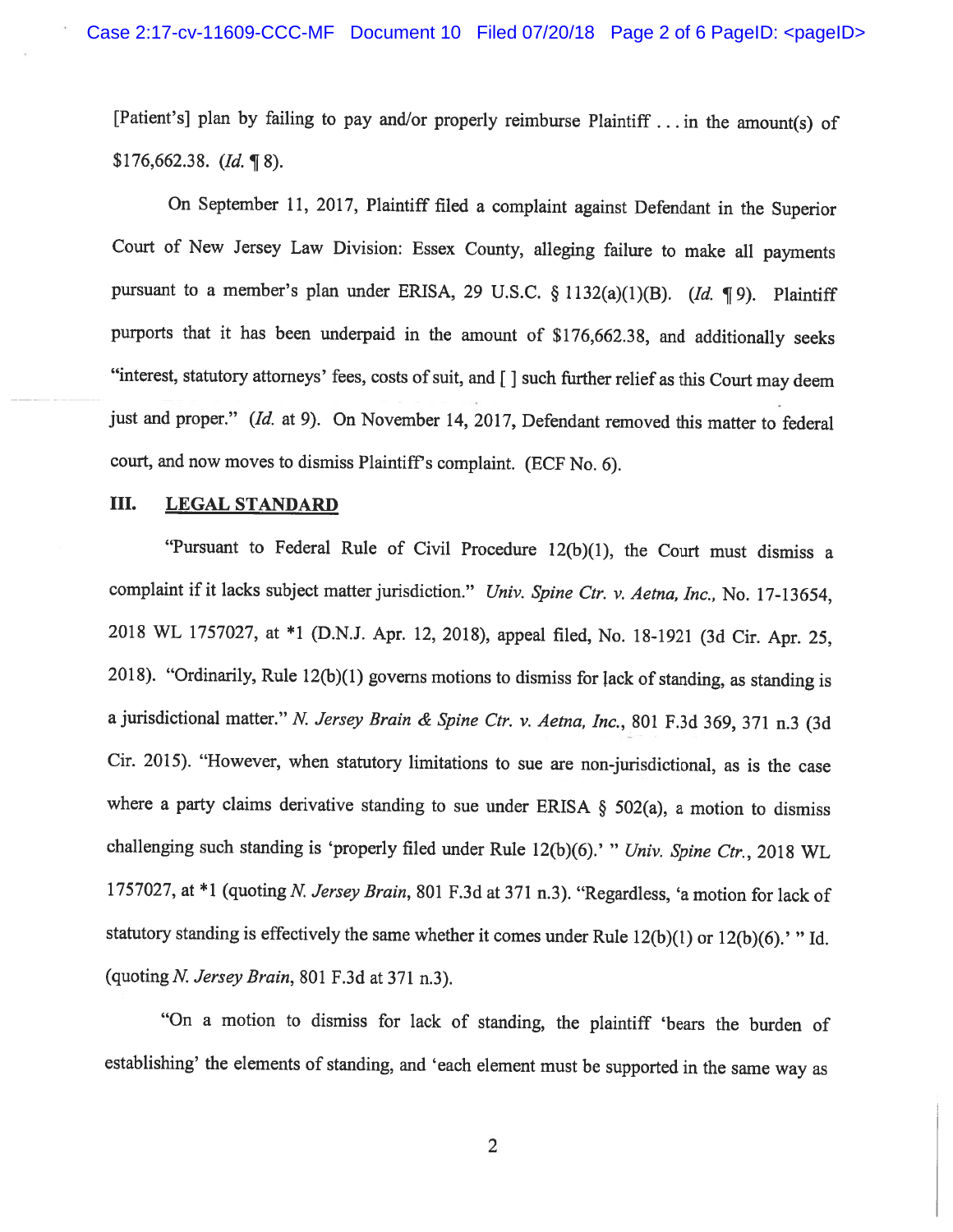any other matter on which the <sup>p</sup>laintiff bears the burden of proof, i.e., with the manner and degree of evidence required at the successive stages of the litigation.' "Id. (quoting FOCUS  $\nu$ . Allegheny Cty. Court of Common Pleas, <sup>75</sup> F.3d \$34, \$38 (3d Cir. 1996)). "For the purpose of determining standing, [the Court] must accept as true all material allegations set forth in the complaint, and must construe those facts in favor of the complaining party." Storino v. Borough of Point Pleasant Beach, 322 F.3d 293, 296 (3d Cir. 2003).

### IV. DISCUSSION

"Under § 502(a) of ERISA, 'a participant or beneficiary' may bring <sup>a</sup> civil action to, inter alia, 'recover benefits due to him under the terms of his <sup>p</sup>lan, to enforce his rights under the terms of the plan, or to clarify his rights to future benefits under the terms of the plan." Univ. Spine Ctr., 2018 WL 1757027, at  $*2$  (quoting 29 U.S.C. § 1132(a)). "Accordingly, standing to sue under ERISA is 'limited to participants and beneficiaries." Id. (quoting Pascack Valley Hosp., Inc. v. Local 464A UFCW Welfare Reimbursement Plan, <sup>388</sup> F.3d 393, 400-01 (3d Cir. 2004)). "As ERISA is silent on the,issue of standing, Third Circuit precedent sets forth that <sup>a</sup> healthcare provider may bring <sup>a</sup> cause of action by acquiring derivative standing through an assignment of rights from the plan participant or beneficiary to the healthcare provider." Id. "Healthcare providers that are neither participants nor beneficiaries in their own right may obtain derivative standing by assignment from a plan participant or beneficiary." N. Jersey Brain, 801 F.3d at 372.

Consequently, the question at issue in this matter is whether Patient executed <sup>a</sup> valid assignment of benefits consistent with the provisions of Patient's insurance policy. Defendant contends that any assignment of benefits is void because Patient's insurance policy "contains <sup>a</sup> clear, unambiguous anti-assignment provision" that expressly "bar[red] the assignment of any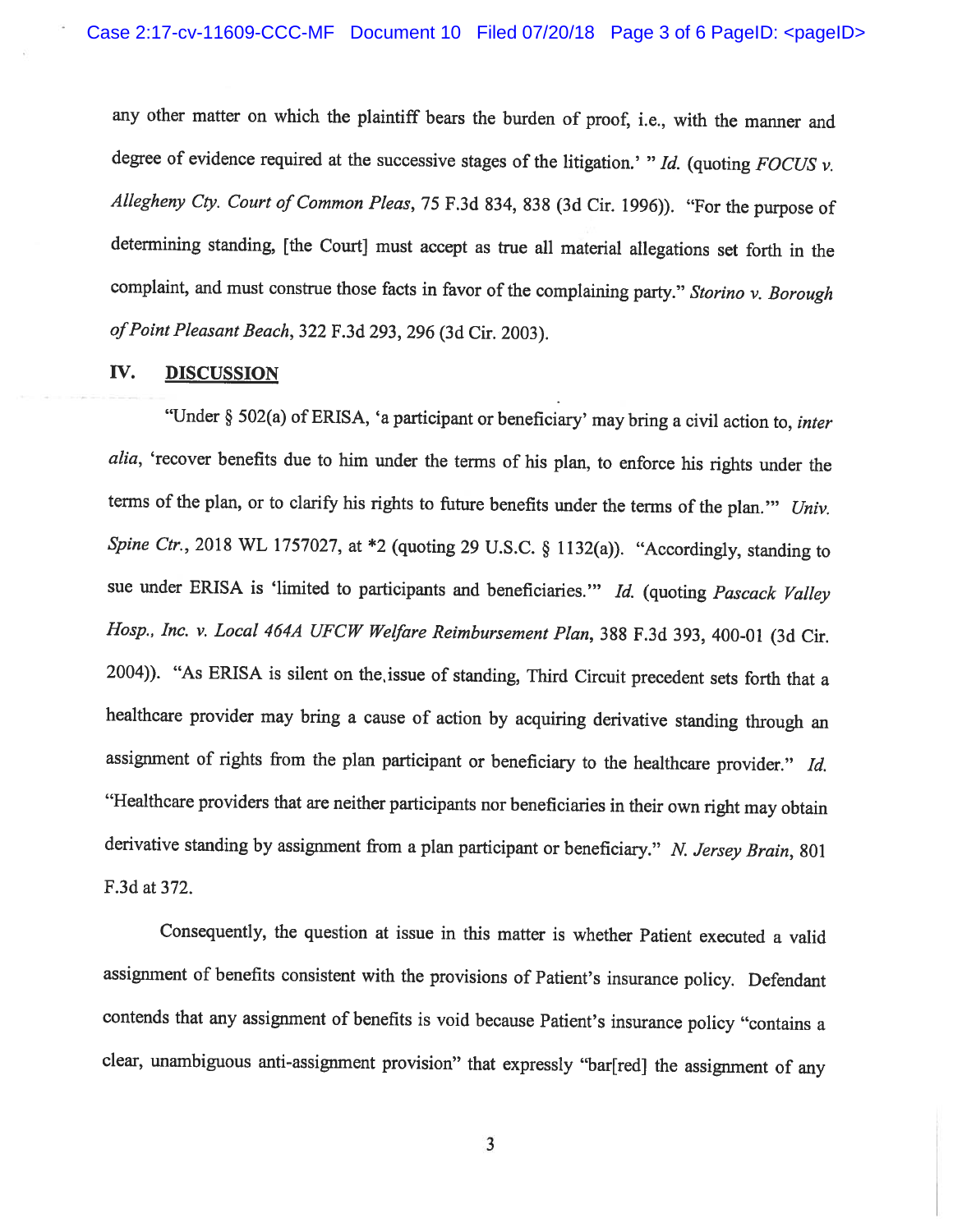rights to Plaintiff." (Motion at 1). There appears to be no dispute that Patient's insurance policy's anti-assignment provision reads: "All coverage may be assigned only with the written consent of Aetna. To the extent allowed by law, Aetna will not accept an assignment to an outof-network provider...." (ECF No. 6-3 at 83).<sup>1</sup>

In a recent Third Circuit decision, the court held that it "now join[s] th[e] consensus and hold[s] that anti-assignment clauses in ERISA-governed health insurance plans as a general matter are enforceable." Am. Orthopedic & Sports Med. v. Indep. Blue Cross Blue Shield, No. 17-1663, <sup>2018</sup> WL 2224394, at \*6 (3d Cir. May 16, 2018). In fact, "a majority of circuits, as well as courts in the Third Circuit, have <sup>g</sup>iven effect to anti-assignment provisions such as the one in this case and denied standing." Univ. Spine Ctr., 2018 WL 1757027, at \*3 (citing cases). Thus, in accordance with the decisions from this District, the Court finds that "a clear and unambiguous anti-assignment clause is enforceable against Plaintiff and will void any purported assignment of Patient's rights or benefits." Univ. Spine Ctr., 2018 WL 1757027, at \*3.

Notwithstanding the foregoing, Plaintiff avers that Defendant's "direct and purposeful dealings with Plaintiff' provides Plaintiff with standing to bring this action. (ECF No. 8 at 10).<sup>2</sup>

<sup>&</sup>lt;sup>1</sup> Plaintiff does not include a copy of Patient's insurance policy as an attachment to its complaint. On a motion to dismiss, however, the Court may consider the allegations in the complaint, any exhibits attached to the complaint, matters of public record, and undisputedly authentic documents upon which the plaintiff's complaint is based. See Pension Benefit Guar. Corp.  $\nu$ . White Consol. Indus., Inc., 998 F.2d 1192, 1196 (3d Cir. 1993). A document falls into the latter category even where the complaint does not cite or "explicitly rely{]" on it; "[r]ather, the essential requirement is that the plaintiff's claim be 'based on that document." Brusco v.<br>Harleysville Ins. Co., No. 14-914, 2014 WL 2916716, at \*5 (D.N.J. June 26, 2014) (quoting In re Burlington Coat Factory Sec. Litig., 114 F.3d 1410, 1426 (3d Cir. 1997)). Here, Plaintiff's complaint explicitly relies on Patient's insurance policy. (ECF No. 1-1). As such, the Court will properly consider Patient's insurance policy with Defendant's motion to dismiss.

<sup>&</sup>lt;sup>2</sup> The Court acknowledges Defendant's argument that this issue raises new facts not contained in the Complaint. (ECF No. 9 at 1 FN 1 (citing *Payan v. Greenpoint Mortg.* Funding, 681 F. Supp. 2d 564, 573 (D.N.J. 2010) ("It is axiomatic that the complaint may not be amended by the briefs in opposition to <sup>a</sup> motion to dismiss") (internal quotation omitted))). Nonetheless, Plaintiff asserts in its Complaint that "Plaintiff . . . duly submitted all medical bills and appeals to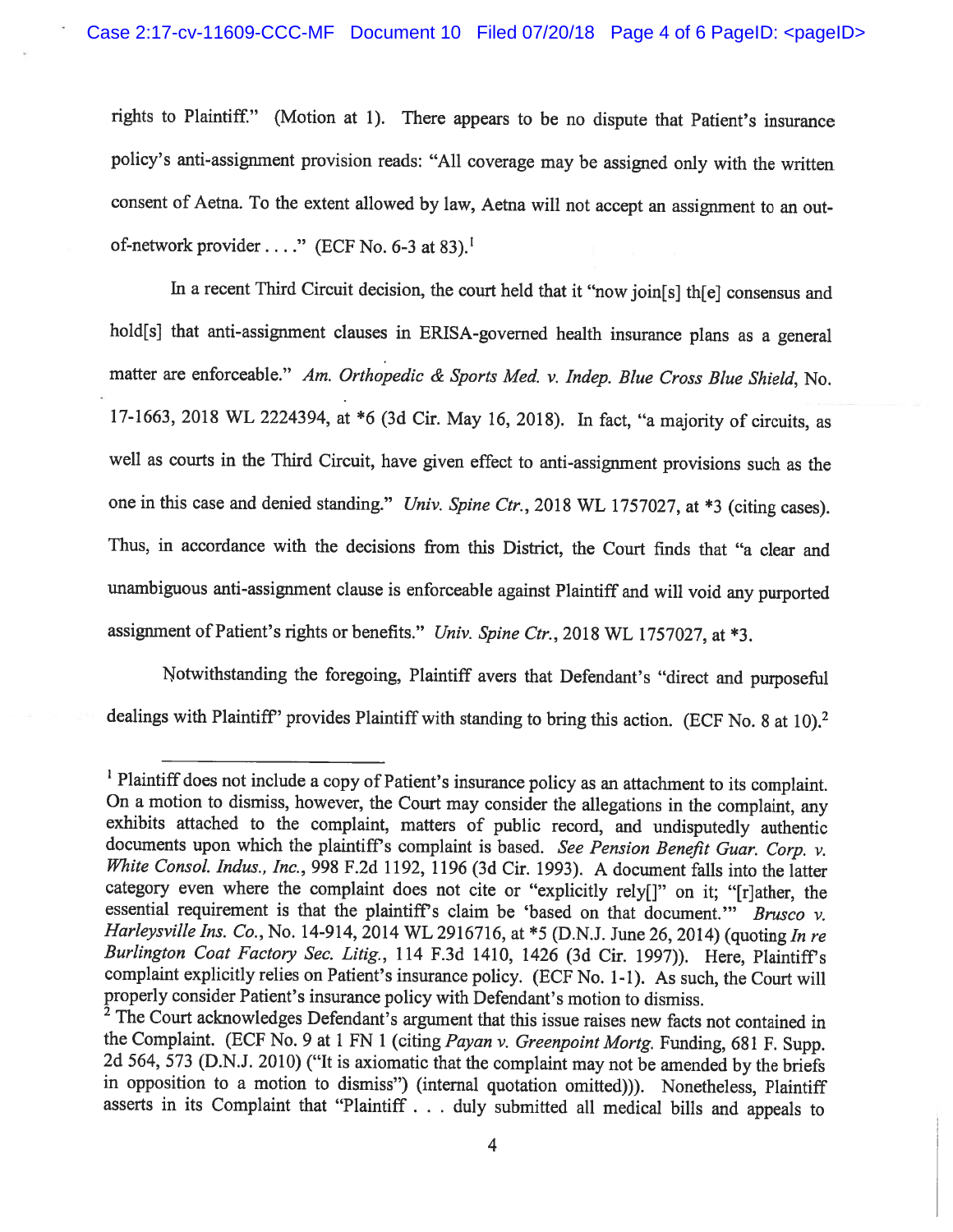Plaintiff argues that to the extent there was any direct payment to Plaintiff or engagement in the claims review process, Defendant waived the anti-assignment provision. The Court disagrees. In Atlantic Plastic & Hand Surgery, PA v. Anthem Blue Cross Life & Health Insurance Company, <sup>a</sup> court in this District found that "various courts have rejected the argument that payment to <sup>a</sup> provider directly amounts to waiver of an anti-assignment provision, where the <sup>p</sup>lan at issue authorizes direct payment to providers." No. 17-4600, <sup>2018</sup> WL 1420496, at \*6 (D.N.J. Mar. 22, 2018) (citing cases); see also Am. Orthopedic & Sports Med., <sup>2018</sup> WL 2224394, at \*6 (citing cases); Ctr. for Orthopedics & Sports Med. v. Anthem Blue Cross Life & Health Ins. Co., No. 16-8876, 2018 WL 1440325, at \*4 (D.N.J. Mar. 22, 2018). Furthermore, in Arash Emami, MD, PC v. Quinteles IMS, a court in this District found that "it is now well-settled law in the District of New Jersey that [a] [p]lan d[oes] not waive [an] [a]nti-[as]signmnent [c]lause by dealing directly with the [m]edical [p]rovider in the claim review process." No. 17— 3069, <sup>2017</sup> WL 4220329, at \*3 D.N.J. Sep. 21, 2017) (citing cases). "Here, the Court cannot discern any reason to depart from. . . [the] authorities holding that direct payment to <sup>a</sup> provider does not amount to waiver of an anti-assignment provision, where such payment is authorized under the plan at issue," Atl. Plastic, 2018 WL 1420496, at \*6. Accordingly, the Court finds Plaintiffs argument without merit.

Finally, the Court rejects Plaintiff's contention that "Defendant's anti-assignment clause violates the intent of Congress with regard to ERISA." (ECF No. <sup>8</sup> at 11-14). As discussed previously, the Third Circuit recently held "that anti-assignment clauses in ERISA-governed health insurance plans as a general matter are enforceable." Am. Orthopedic & Sports Med., <sup>2018</sup> WL 2224394, at \*6. Plaintiff offers no meaningful argument justifying <sup>a</sup> departure from

Defendant(s)" (Compl. ¶ 7). Insofar as such relates to the issue of "direct and purposeful dealings with Plaintiff," the Court will address the matter herein.